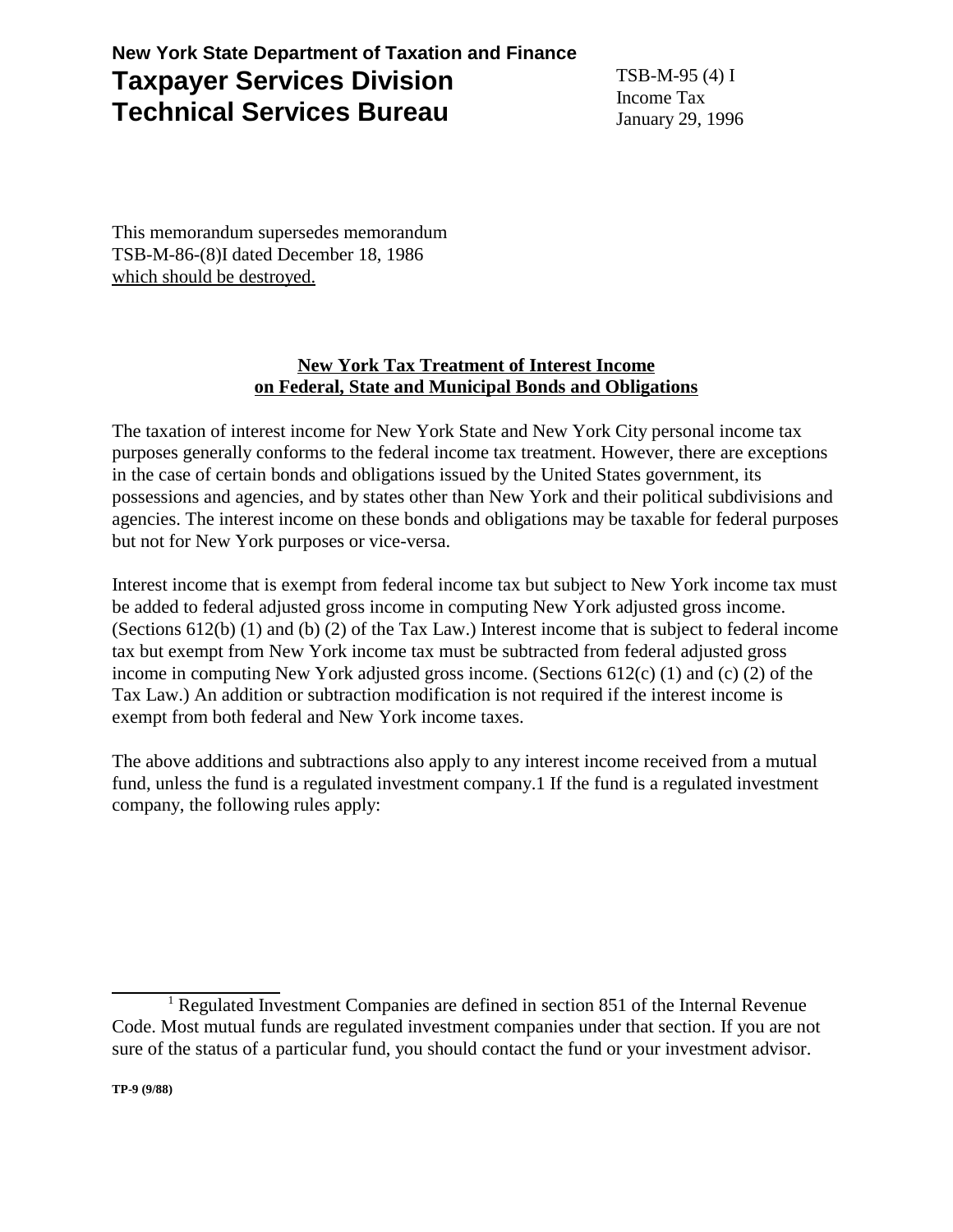- (1) The addition modification must always be made for the portion of a dividend received by the taxpayer that is attributable to interest earned by the fund on obligations that are exempt from federal income tax but subject to New York income tax.
- (2) The subtraction modification applies only if the fund meets the 50% "U.S. Obligations" asset requirement under section  $612(c)$  (1) of the Tax Law. If this requirement is met, the subtraction must be made for the portion of a dividend received by the taxpayer that is attributable to interest earned by the fund on obligations that are subject to federal income tax but exempt from New York income tax.<sup>2</sup>

The following updated list, which is not all inclusive, indicates whether the interest income on certain bonds and obligations is subject to New York tax. In addition, those obligations marked with an asterisk (\*) are deemed to be "U.S. Obligations" for purposes of determining whether a regulated investment company meets the 50% asset test previously described.

| Agency and Obligations                                               | Subject to New York<br><b>State Income Tax</b> |
|----------------------------------------------------------------------|------------------------------------------------|
| *Banks for Cooperatives - Interest on<br><b>Bonds and Debentures</b> | N <sub>o</sub>                                 |
| Bonds and Obligations of States other<br>than New York               | Yes                                            |
| *Certificate of Accrual Treasuries (CATS)                            | N <sub>o</sub>                                 |
| *Coupon Treasury Receipts (CTRS)                                     | N <sub>0</sub>                                 |
| *Easy Growth Treasury Receipts (ETRS)                                | N <sub>o</sub>                                 |

 $2^2$  A regulated investment company which meets the 50% asset requirement is required to send a written notice to its investors telling them the portion of the dividend which is subject to the subtraction modification. For more information concerning the 50% asset requirement, see TSB-M-86-(7)I, TSB-M-92-(4)I and section 112.3(a) of the Personal Income Tax Regulations.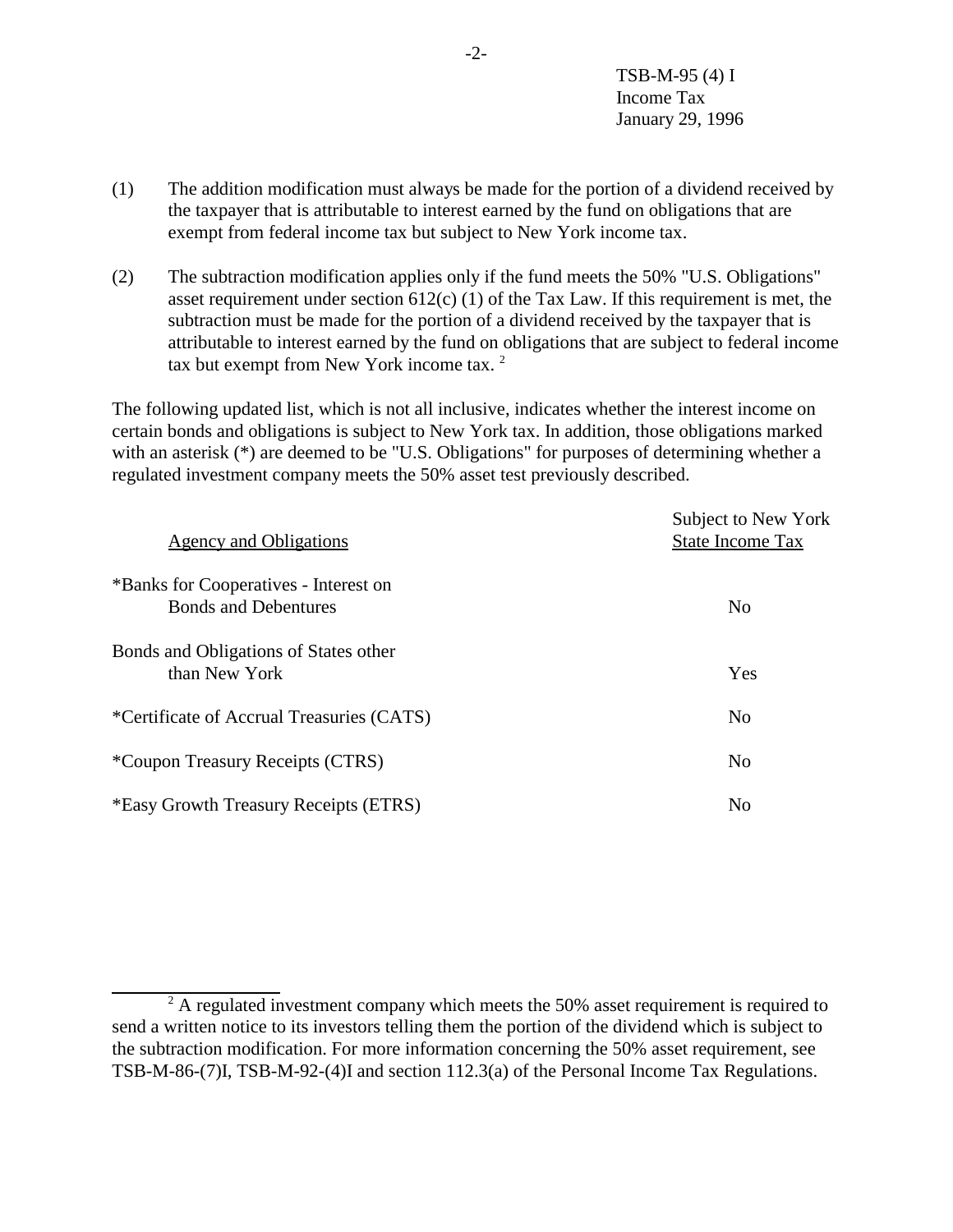| <b>Agency and Obligations</b>                                                                   | Subject to New York<br><b>State Income Tax</b> |
|-------------------------------------------------------------------------------------------------|------------------------------------------------|
| Export-Import Bank of the United States (Eximbank):                                             |                                                |
| *a) Series 1978-B Debentures                                                                    | N <sub>o</sub>                                 |
| b) Participation Certificates                                                                   | Yes                                            |
| <b>Farmers Home Administration - Notes:</b>                                                     |                                                |
| a) Interest Paid by Maker                                                                       | Yes                                            |
| *b) Interest Paid by United States Government                                                   | N <sub>o</sub>                                 |
| Federal Farm Credit Banks Funding Corporation:                                                  |                                                |
| *a) Farm Credit Banks - Interest on Bonds and Debentures                                        | N <sub>o</sub>                                 |
| *b) Consolidated Systemwide Notes and Bonds                                                     | N <sub>0</sub>                                 |
| *Federal Home Loan Bank - Interest on Bonds and Debentures                                      | N <sub>o</sub>                                 |
| Federal Home Loan Mortgage Corporation (Freddie Macs)                                           | Yes                                            |
| *Federal Housing Authority Debentures                                                           | N <sub>o</sub>                                 |
| *Federal Intermediate Credit Banks - Interest on Bonds and Debentures                           | N <sub>o</sub>                                 |
| *Federal Land Bank - Interest on Bonds and Debentures                                           | N <sub>o</sub>                                 |
| Federal National Mortgage Association (Fannie Mae):                                             |                                                |
| a) Interest on Bonds and Debentures (all tax years)<br>b) Guaranteed Participation Certificates | Yes                                            |
| *1. Tax Years Beginning Prior to 1/1/77                                                         | N <sub>o</sub>                                 |
| 2. Tax Years Beginning After 12/31/76                                                           | Yes                                            |
|                                                                                                 |                                                |
| *Financing Corporation (FICO)                                                                   | No                                             |
| *General Services Administration Participation Certificates                                     | N <sub>o</sub>                                 |
| Government National Mortgage Association (Ginnie Mae)                                           | Yes                                            |
| Grace Lines, SS Santa Lucia Bonds (Prud. Grace Line)                                            | Yes                                            |
| *Guam                                                                                           | N <sub>o</sub>                                 |
| *Home Owners Loan Corporation                                                                   | N <sub>0</sub>                                 |
| Housing Finance Agency - New York State                                                         | N <sub>0</sub>                                 |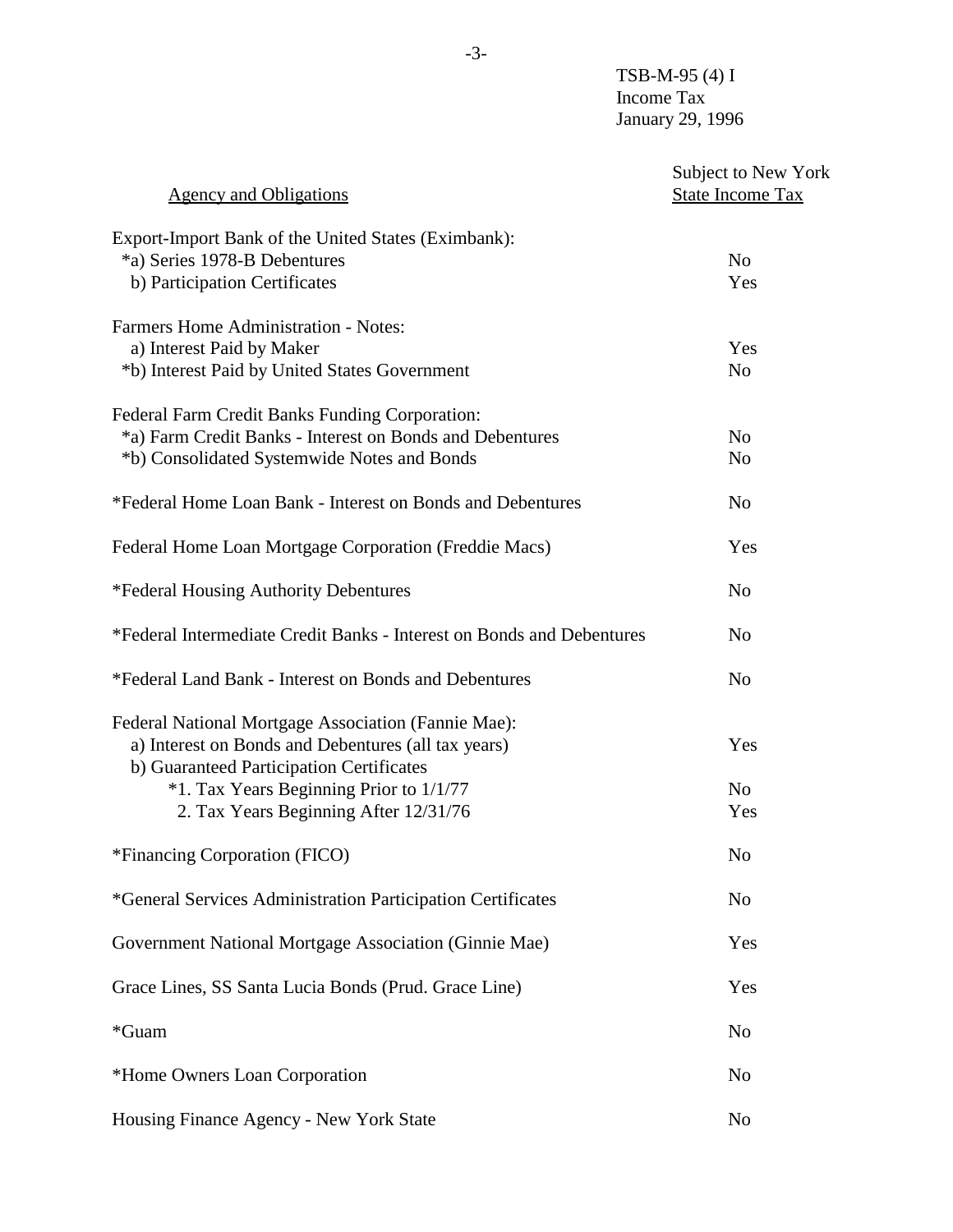| <b>Agency and Obligations</b>                                                                                                          | Subject to New York<br><b>State Income Tax</b> |
|----------------------------------------------------------------------------------------------------------------------------------------|------------------------------------------------|
| <b>Inter-American Development Bank Bonds</b>                                                                                           | Yes                                            |
| Interest on Federal Income Tax Refunds                                                                                                 | Yes                                            |
| International Bank for Reconstruction & Development<br>(International Bank Bonds) (World Bank)                                         | Yes                                            |
| <b>Jonathan Development Corporation (Obligations</b><br>Guaranteed Under New Communities Act of 1968<br>(42 USCA 3902))                | Yes                                            |
| Lake Placid Housing Development Funding Corporation                                                                                    | N <sub>0</sub>                                 |
| Niagara Falls Bridge Commission                                                                                                        | N <sub>0</sub>                                 |
| Niagara Hydro Housing Corporation Bonds                                                                                                | Yes                                            |
| *Northern Mariana Islands and its Authorities<br>(Both Principal and Interest)                                                         | N <sub>o</sub>                                 |
| *Panama Canal Bonds Specifically Exempt from Tax<br>by U.S.C. Section 744 & 745 - Interest on Bonds                                    | N <sub>o</sub>                                 |
| Port Authority of New York                                                                                                             | N <sub>o</sub>                                 |
| Post Savings Certificates - Not Obligations<br><b>Incurred for Credit Purposes</b>                                                     | Yes                                            |
| "Project Notes" (Housing & Urban Development):<br>a) Issued by Other States<br>*b) Issued by United States Territories and Possessions | Yes<br>N <sub>o</sub>                          |
| *Puerto Rico:<br>a) Government of, or by its Authority<br>b) Water Resources - 4.2% Bonds Due 1/1/89 - Interest on Bonds               | N <sub>0</sub><br>N <sub>0</sub>               |
| Repurchase Agreements Whose Subject Matter is<br>U.S. Government Obligations (See TSB-M-88-(5)I)                                       | Yes                                            |
| *Resolution Funding Corporation (REFCO)                                                                                                | N <sub>0</sub>                                 |